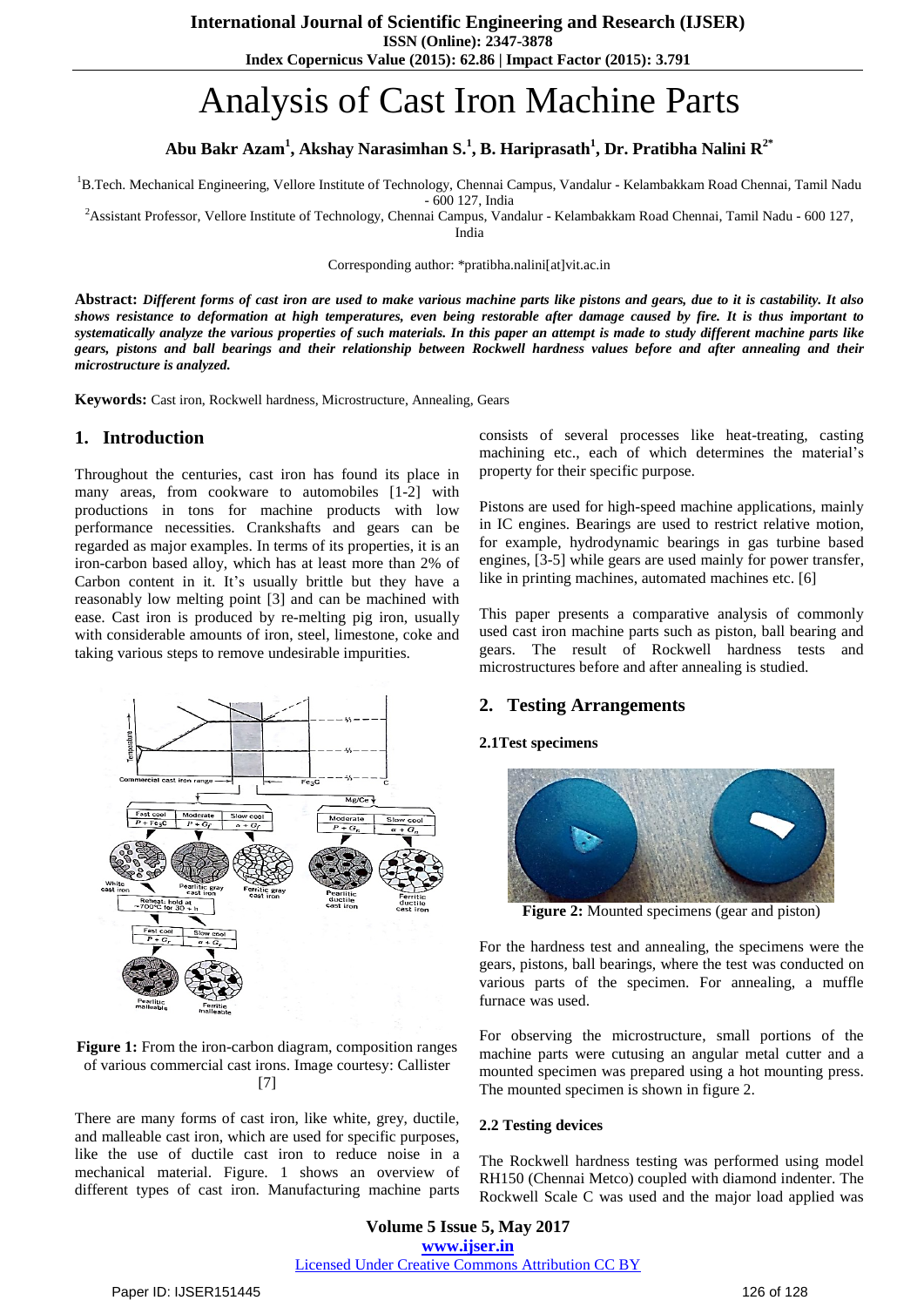150 Kgf. An inverted microscope M1001, coupled with a pixel-fox camera, having a resolution of 200x was used to get the microstructure of the samples.

### **2.3 Testing Procedure**

The 150Kgf load is applied, then removed to get the value of Rockwell hardness.

The muffle furnace is used to heat the specimen (gear) up to the austenizing temperature  $(950^0)$ , [7] after which it is left in the furnace for 10-12 hours to anneal.

The specimens prepared from the molding press are polished, grinded and etched with Nital solution check its microstructure.

## **3. Experimental Results and Discussion**

#### **3.1 Rockwell hardness test**

Table 1 consolidates the actual values obtained from different positions of the specimen from the Rockwell hardness tester for all the specimens. Three trials were taken at three different positions for each sample. Figure 3 shows the trend of average hardness values obtained for different machine parts before and after annealing.

Annealing is used to finely distribute the ferrite and cementite present in the material. Reduce metallurgical nonuniformity which could be formed due to previous machinery, making it easier to machine, relieve internal stresses caused by previous treatments [6].

It is noted that the gear and bearings show similar hardness and the piston has the least hardness among the specimens tested. This could be attributed to the carbon content in the machine parts which may be lower in piston materials. Gear is typically made of grey cast iron and the piston is made of ductile cast iron or aluminum alloy. The higher carbon content due to the grey cast iron in gears render the material to possess higher hardness.

As it is known, annealing reduces a material's hardness. In this case, the observed hardness change was between 50- 60%.



**Figure 3:** Rockwell hardness test graph before and after annealing

**Table 1:** Rockwell hardness values before and after annealing

| annoanne  |               |           |         |
|-----------|---------------|-----------|---------|
| Part/Heat | <b>Before</b> | After     | Percent |
| treatment | Annealing     | Annealing | change  |
| Gear 1    | 58            | 26        | 55      |
| Gear 2    | 57            | 25        | 55      |
| Bearing   | 56            | 25        | 55      |
| Piston    |               |           |         |

#### **3.2 Microstructures**

The white regions are ferrite and the dark regions in figure 4 are pearlite.

Figure 4 is the microstructure of a piece cut from a gear box, which has the highest hardness as shown above. The presence of graphite flakes is well noted, marked as 1 in the figure, and confirms the earlier assumption and reasons out the cause for higher hardness.

Due to this, it is used for applications requiring excellent wear resistance, corrosion resistance and increased fluidity during casting. [9]



**Figure 4:** Microstructure of gear and piston

In the microstructure of a piece of a piston, which has the lowest hardness, the presence of nodules was observed, marked as 2 in figure 4, thus indicating the machine part to be made up of ductile/nodular cast iron.

Nodular cast iron is an excellent competitor with polymers like PVC and polypropylene. It is also used for huge and multifaceted structures with large loads.

## **4. Conclusions**

Components like gears and ball bearings display greater hardness values as they experience frictional force throughout their life cycle. Since pistons work under very high temperatures conditions, along with friction, the hardness values thus obtained are justified.

However, high hardness value also contributes to their brittleness which leads to their instantaneous failure upon reaching their fatigue point. This requires cast iron to be tougher. The reduced value of the hardness, due to annealing does not affect the main purpose the product. It enhances its performance by increasing the toughness.

It was also found that cast iron component's hardness is in par with the aluminum's hardness which has been replacing cast iron for numerous and various applications.